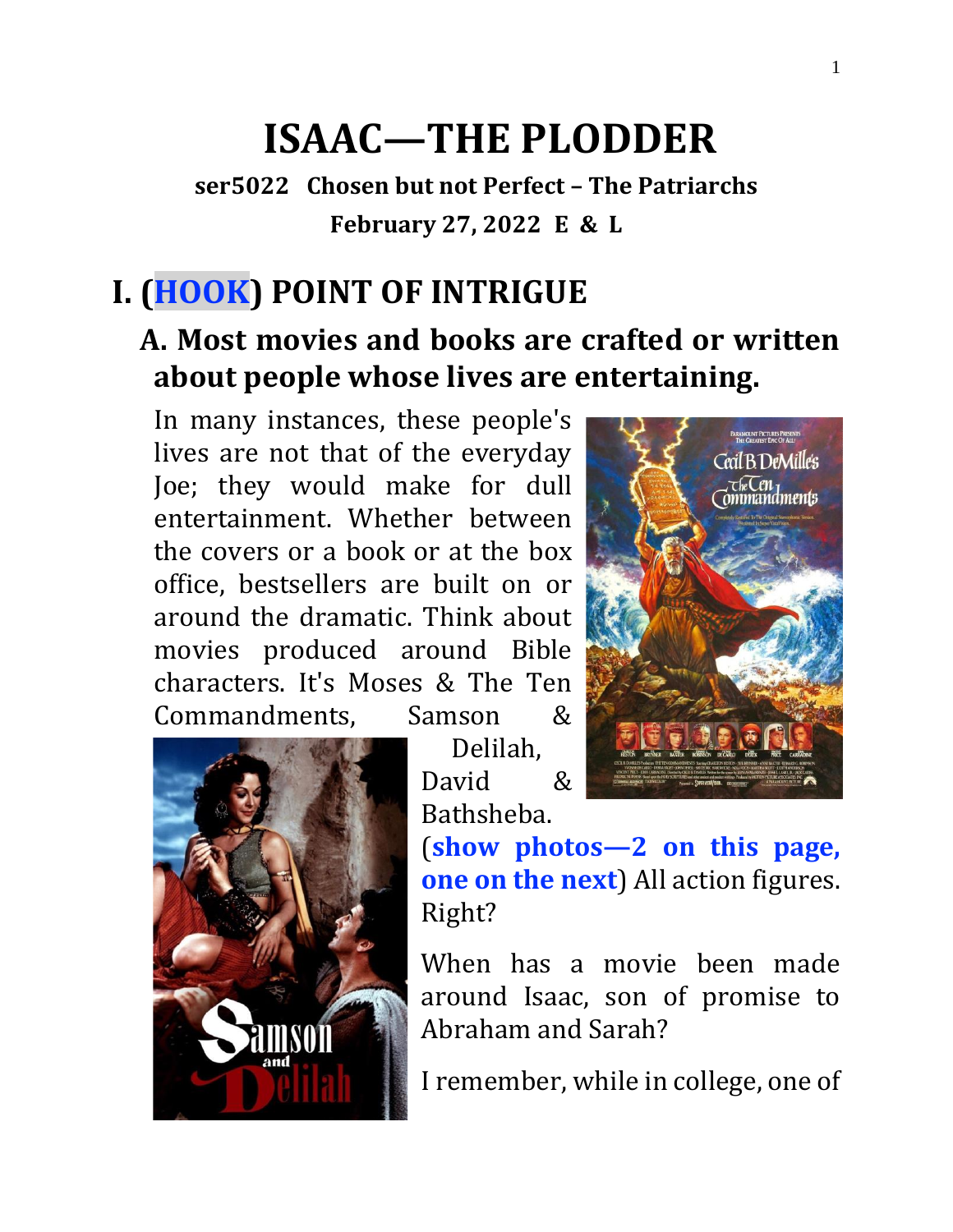my art professors spoke of an interview with the great-grandson of the famous, prolific Flemish painter, Peter Paul Rubens. (**show photo**) The journalists asked the grandson why someone had not done a movie about his greatgrandfather. Mr. Rubens's great grandson answered, "What is there to write about? My great grandfather got up in the morning, painted and had dinner with his



family at night. He got up the next morning, painted and



had dinner with his family at night. He was a family man who lived a normal life and was an artist by profession." (He was also a diplomat for a season but got tired of the political circus.) Mr. Rubens was not an Auguste Rodin, Jackson Pollock, or Pablo Picasso whose lives were dubious in some way or another. He didn't die a tragic death from alcohol or drugs. He was a genius who happened to live an ordinary life.

What is there to write about other than one-thousand quality paintings?

(Well, there is one aspect of his life about which somebody could have made a movie. After his wife, who was the love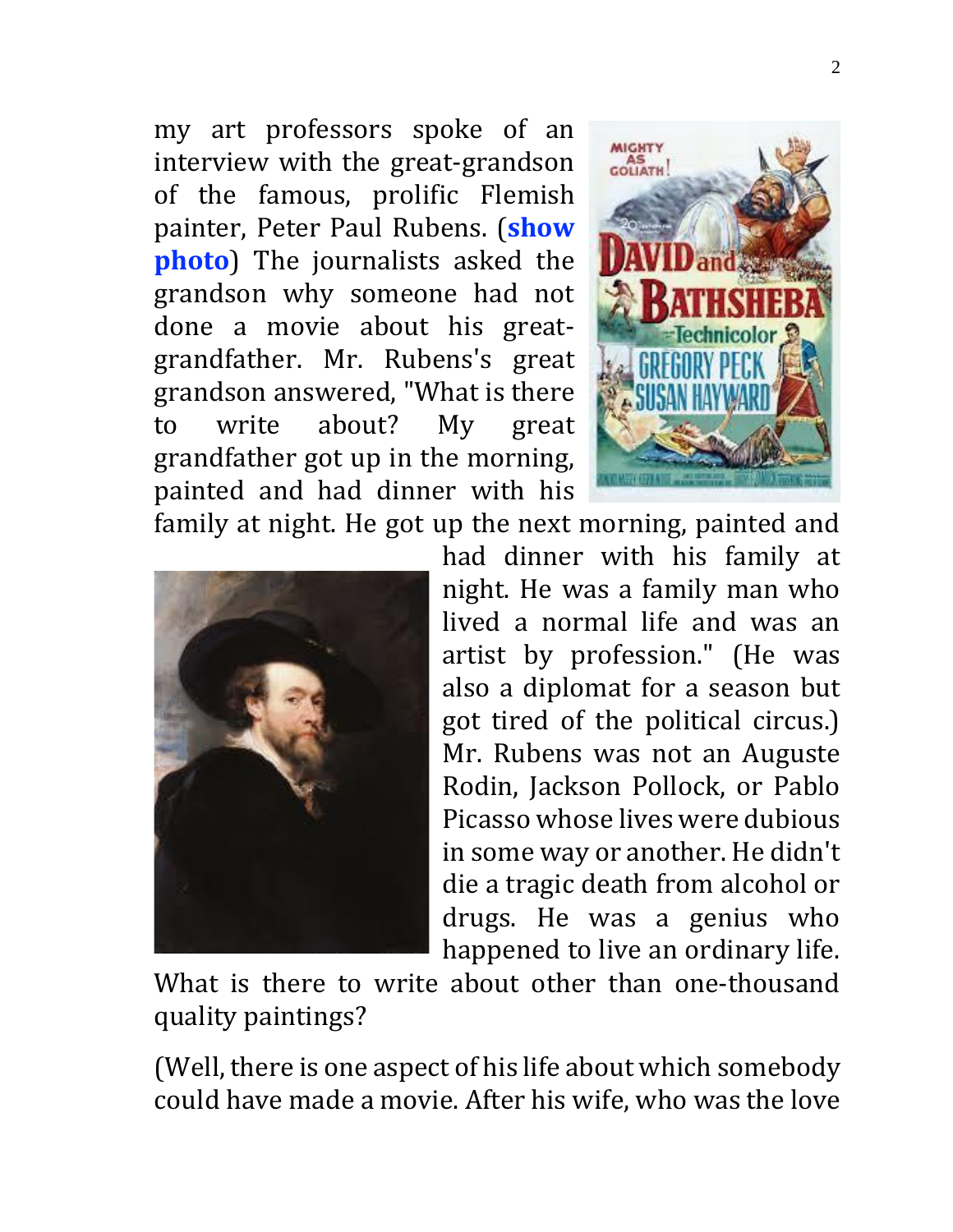of his life, died at the age of 53, he took to wife a 16-yearold, who became the model in most of his paintings. They had five children. He loved his new wife, his kids, and his work—nothing dramatic other than the 37-year age difference. After Mr Rubens death, his second wife married a diplomat. Nothing scandalous. Not much to make a movie about.)

# **B. Here's where we're going with all of this.**

Many people's lives are not comprised of wild stories, sordid affairs, and the like. Isaac was one of those people. Other than being the son of promise, what do we know about Isaac?

**1.** At the age of 40, Eleazar, servant of Abraham, found Isaac a wife. Some may be familiar with the story, but I suspect many are not.

**2.** Most remember Isaac by these words, which appears in the Bible 42 times, "I am the God of Abraham, Isaac, and Jacob."

# **II. (BOOK) MEET ISAAC**

#### **A. We meet Isaac in** *Genesis 21***:**

1. He is born

2. He is named—his name means "one who laughs" because his mother laughed when she heard she would give birth at 90 years of age, and Isaac brought laughter/rejoicing to Abraham and Sarah in their old age.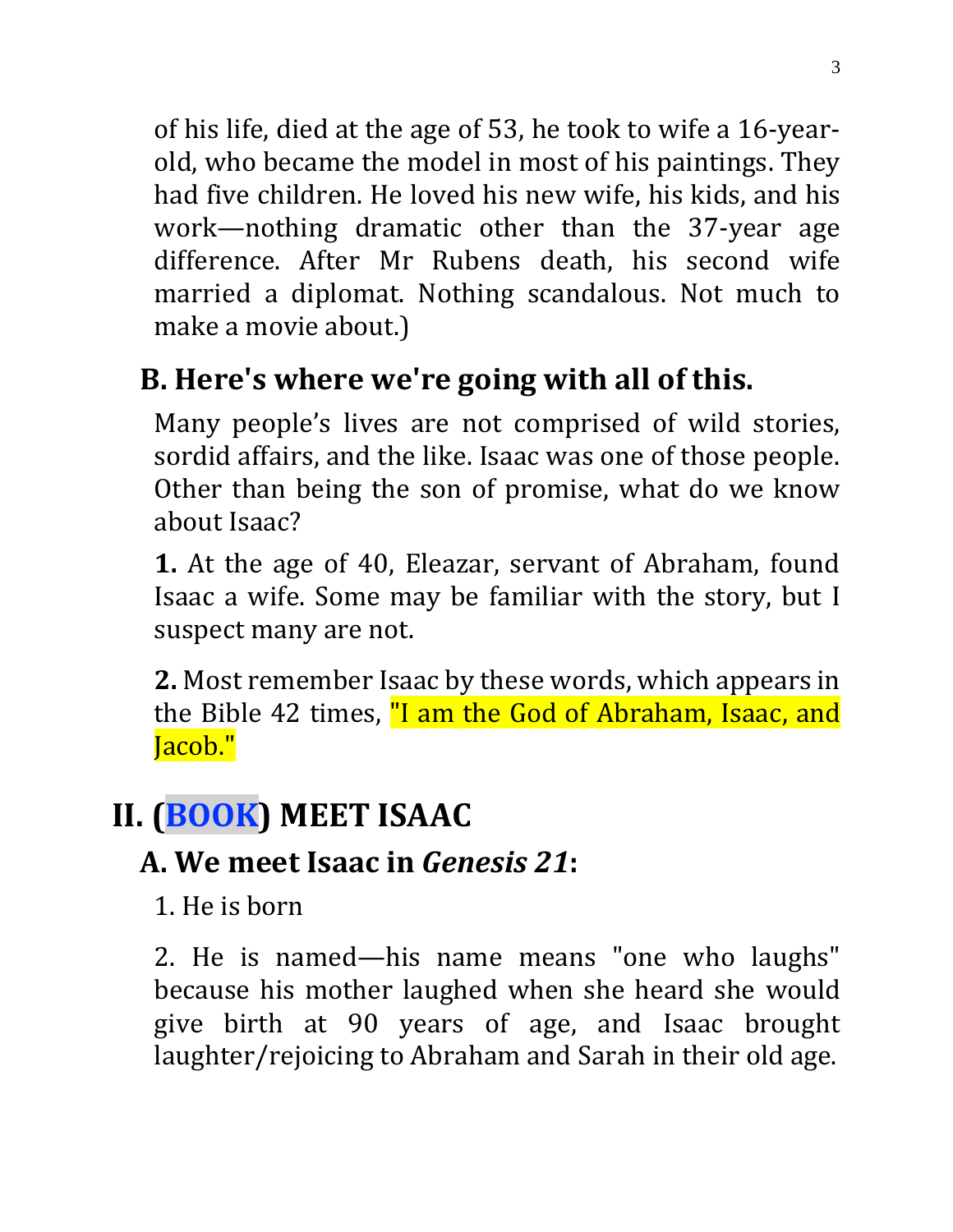3. He is weaned

#### **B. We see something about Isaac's personality and character in** *Genesis 22***:**

**1.** He questions his father, Abraham, as to where the lamb will come, but he doesn't argue or contend with his father's answer.

*NOTE*: *Hebrews 11:16* tells us, "Without faith it is impossible to please God." Here, as a young man, Isaac demonstrates "faith."

Let's look at it.

#### *Genesis 22: 5-12*

**<sup>5</sup>**And Abraham said to his young men, "Stay here with the donkey; the [\[a\]](https://www.biblegateway.com/passage/?search=Genesis+22&version=NKJV#fen-NKJV-553a) lad and I will go yonder and worship, and we will come back to you."

*NOTE!* The picture we often see of Isaac is that he is a boy, 12- 13 years of age. However, the Hebrew word for "lad"is "young man." Jewish tradition holds that Isaac was at least 25 years of age. Whatever the case, Isaac was strong enough to carry a considerable quantity of wood up the mountain, as well as resist his 125-year-old father.

**<sup>6</sup>** So Abraham took the wood of the burnt offering and laid *it* on Isaac his son; and he took the fire in his hand, and a knife, and the two of them went together. **<sup>7</sup>**But Isaac spoke to Abraham his father and said, "My father!"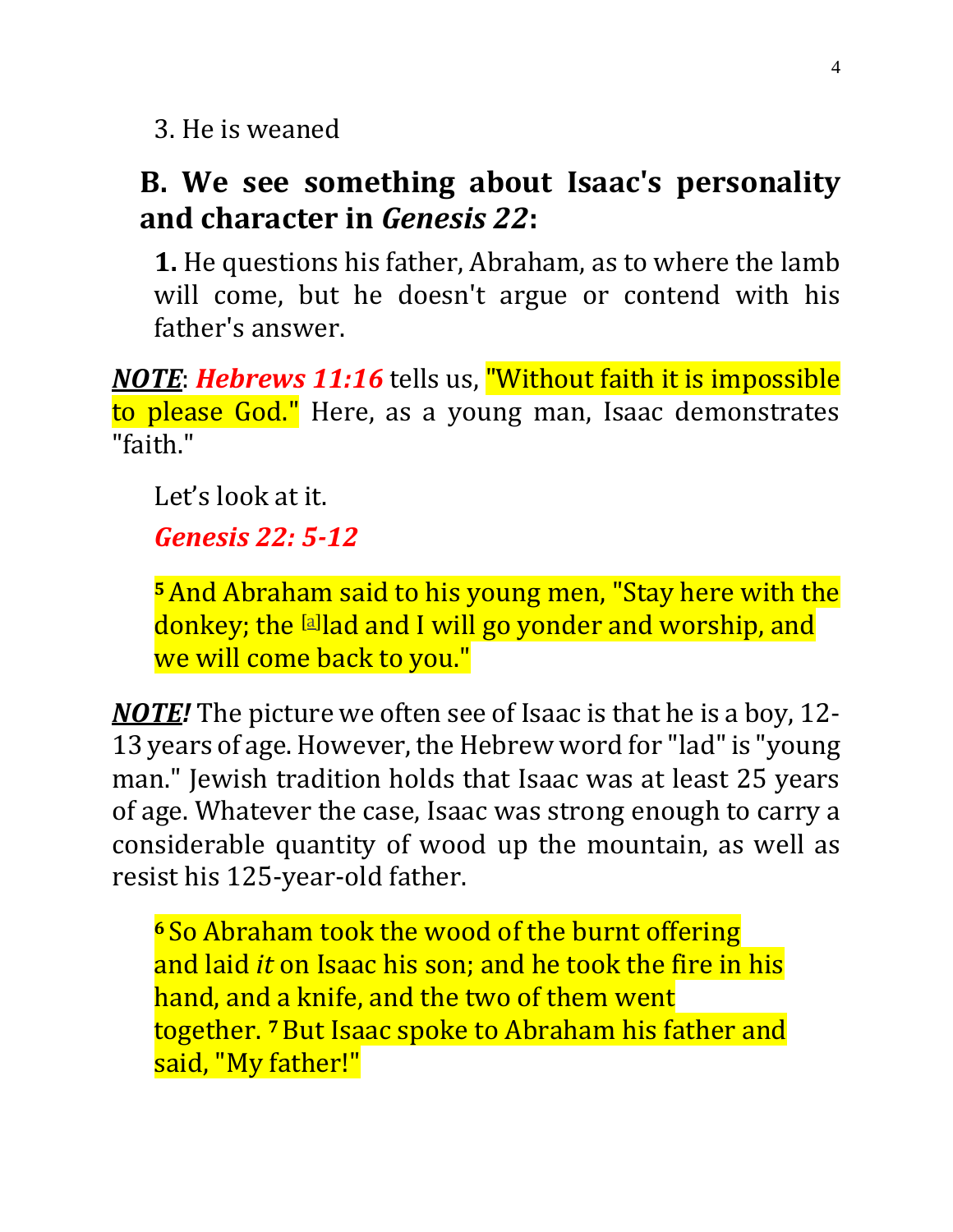And he said, "Here I am, my son."

Then he said, "Look, the fire and the wood, but where *is* the [\[b\]](https://www.biblegateway.com/passage/?search=Genesis+22&version=NKJV#fen-NKJV-555b) lamb for a burnt offering?"

**<sup>8</sup>**And Abraham said, "My son, God will provide for Himself the lamb for a burnt offering." So the two of them went together.

**<sup>9</sup>**Then they came to the place of which God had told him. And Abraham built an altar there and placed the wood in order; and he bound Isaac his son and laid him on the altar, upon the wood. **<sup>10</sup>**And Abraham stretched out his hand and took the knife to slay his son.

*MAY I BE SO BOLD AS TO SAY*, if by faith Abraham offered up Isaac as a living sacrifice believing that Jehovah would provide, by faith Isaac believed the words of his father. Furthermore, Isaac is mentioned in *God's Hall of Fame* (**Hebrews 11:20**).

**<sup>11</sup>**But the Angel of the LORD called to him from heaven and said, "Abraham, Abraham!"

So he said, "Here I am."

**<sup>12</sup>**And He said, "Do not lay your hand on the lad, or do anything to him; for now I know that you fear God, since you have not withheld your son, your only *son,* from Me."

*NOTE*! Isaac is in type, a picture of Christ. For just as Christ trusted His Father to raise Him up, so Isaac trusted the word of his father.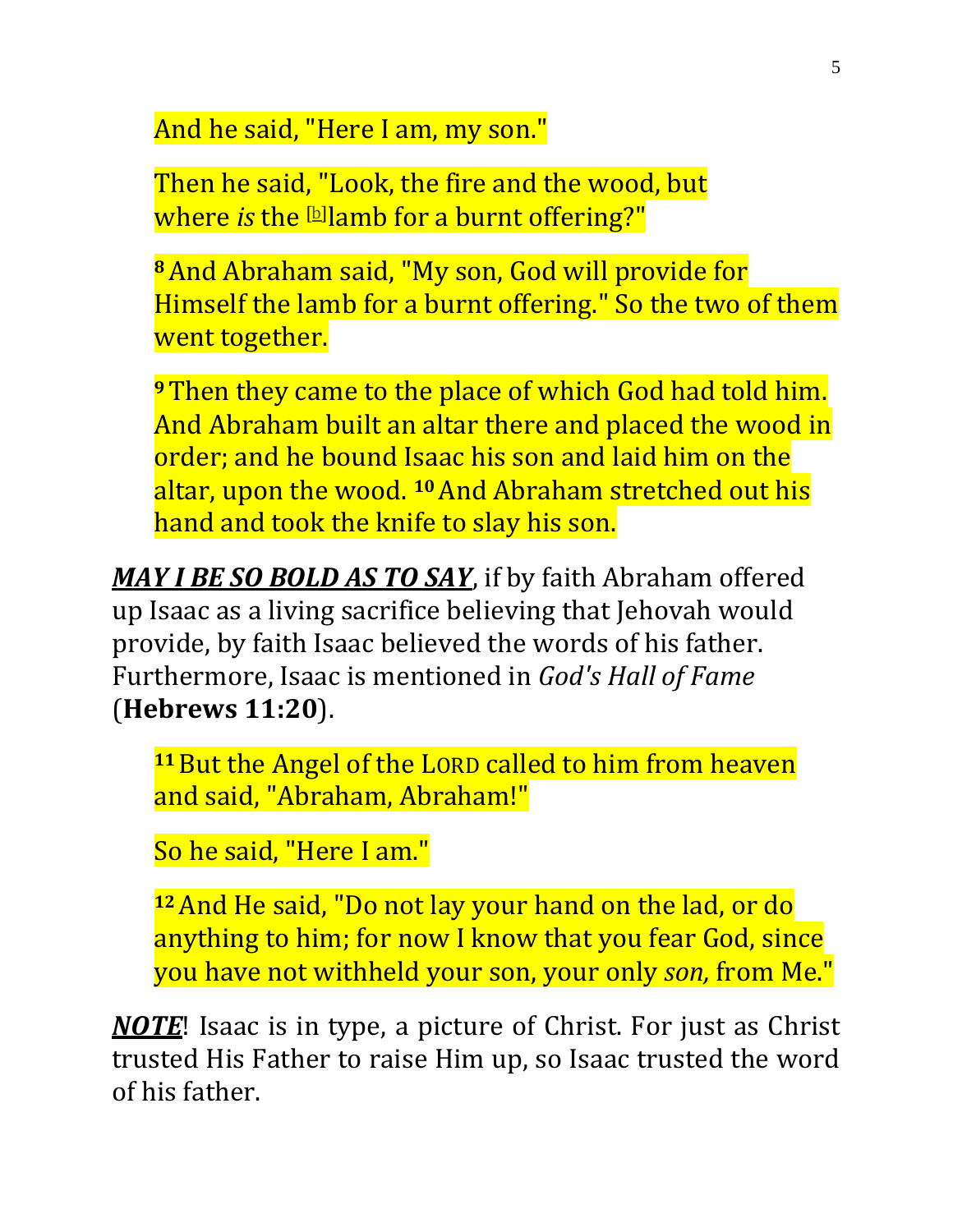### **C. Where is God asking you to trust Him?**

#### *Personal illustration*:

I grew up, right or wrong, in a household where nothing trumped Sundays or Wednesday evening. It was ingrained in me that



Church was first on Sundays and Wednesdays. When I was student teaching and applied for a job at Burger Chef, the manager asked me if there were any days I could not work. I responded, "Yes, Sundays." Despite that restriction, I got the job. (**show photo**)

The shift manager did not like me; he was rude and harsh. Upon finishing my student teaching, I mustered up the courage (I was 21) to ask him why he treated me rudely. His reply was, "When you were hired, the manager started you out at a higher wage than people who had been here for years and gave you Sundays off."

Now, when I applied for the job, the manager didn't know who I was or what kind of worker I'd be. Yet he gave me off on Sundays and paid me a higher wage than others. Why? First, I believe God honored my stance to not work on Sundays, and second, I believe my conviction said something about how the manager perceived my character.

I don't share that illustration to boast. I share it to say **God honors faith**. As we learned in our look at Abraham, the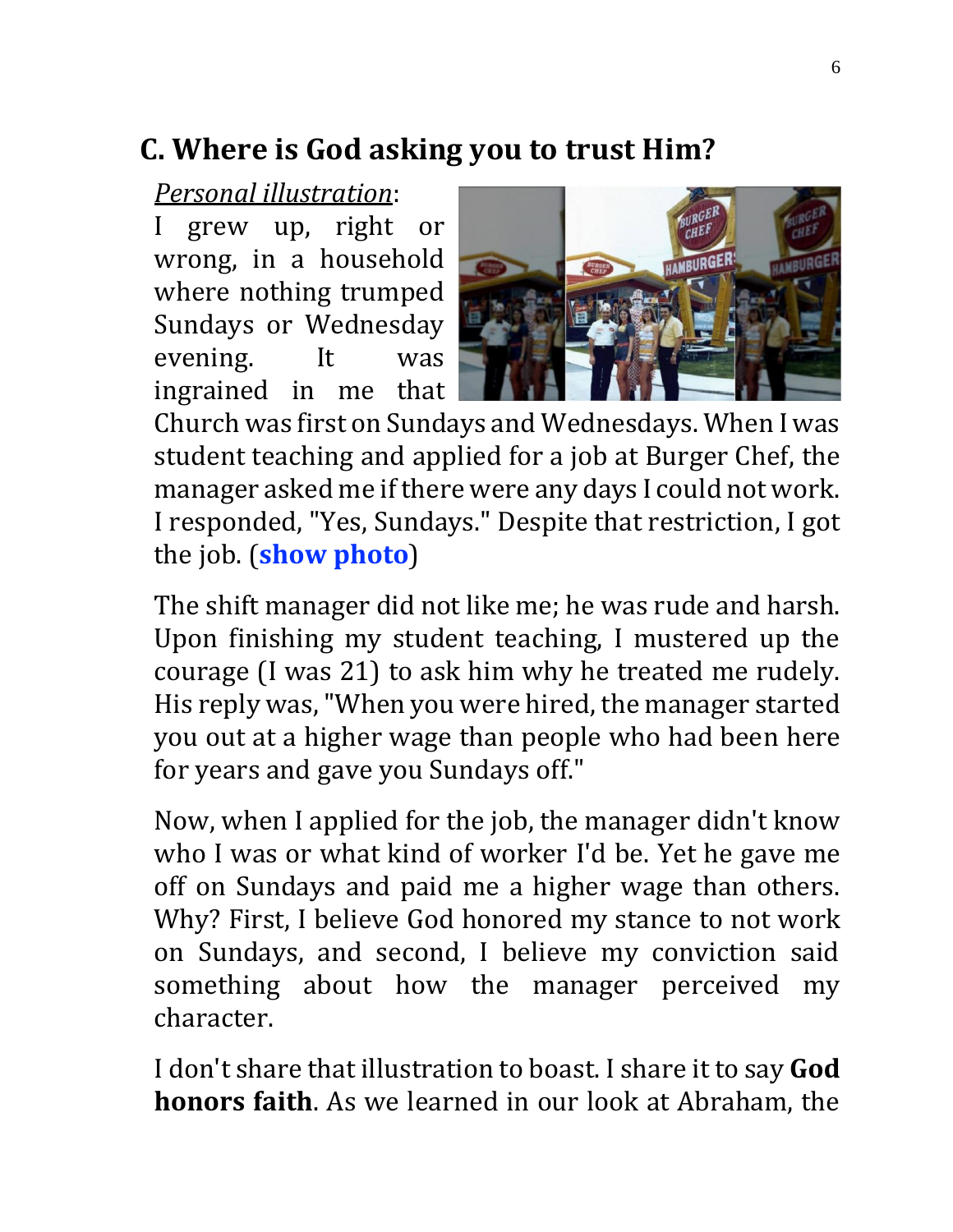reason why God can use some imperfect people and not others, is that they have faith. So, there's hope for all of us if we put our faith into action.

Back to Isaac's personality. Most likely, Isaac was phlegmatic. I think if he were choleric, he would have been kicking and screaming all the way to the altar. LOL!

Whether you're a Sanguine (the child who never grows up—Simon Peter), Melancholy (Moses), Choleric (St Paul), or Phlegmatic like Isaac, if you're a person willing to put your faith into action, God can and will use you. No ifs, ands, or buts!

### **III. (LOOK) THE GIFT TO PLOD**

#### *Genesis 26 (selected)*

#### **Isaac and Abimelech**

1There was a famine in the land, besides the first famine that was in the days of Abraham. …

2Then the LORD appeared to him and said: "Do not go down to Egypt; live in the land of which I shall tell you. 3Dwell in this land, and I will be with you and bless you; …

12Then Isaac sowed in that land, and reaped in the same year a hundredfold, and the LORD blessed him. 13The man began to prosper, and continued prospering until he became very prosperous; … So the Philistines envied him. 15Now the Philistines had stopped up all the wells which his father's servants had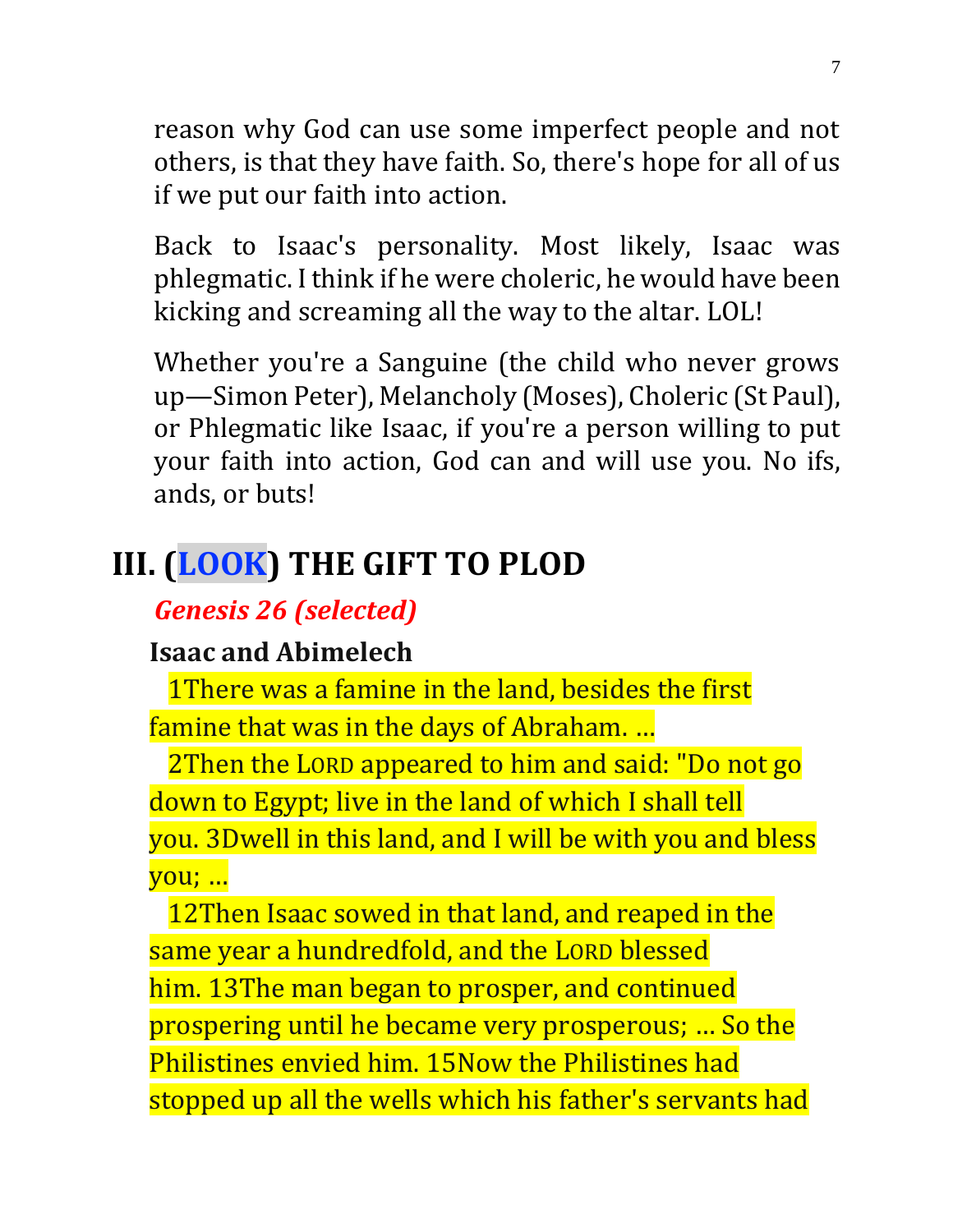dug in the days of Abraham his father, and they had filled them with earth. 16And Abimelech said to Isaac, "Go away from us, for you are much mightier than we." 17Then Isaac departed from there and pitched his tent in the Valley of Gerar, and dwelt there.

*NOTE!* As to personality, Isaac is not a Choleric, he's not a Type A personality. He's just the opposite. He doesn't like confrontation.

18And Isaac dug again the wells of water which they had dug in the days of Abraham his father, for the Philistines had stopped them up after the death of Abraham. He called them by the names which his father had called them.

23Then he went up from there to Beersheba. 24And the LORD appeared to him the same night and said, "I *am* the God of your father Abraham; do not fear, for I *am* with you. I will bless you and multiply your descendants for My servant Abraham's sake." 25So he built an altar there and called on the name of the LORD, and he pitched his tent there; and there Isaac's servants dug a well.

# **IV. (TOOK) WHAT HAS GOD CALLED YOU TO DO WHICH REQUIRES FAITH?**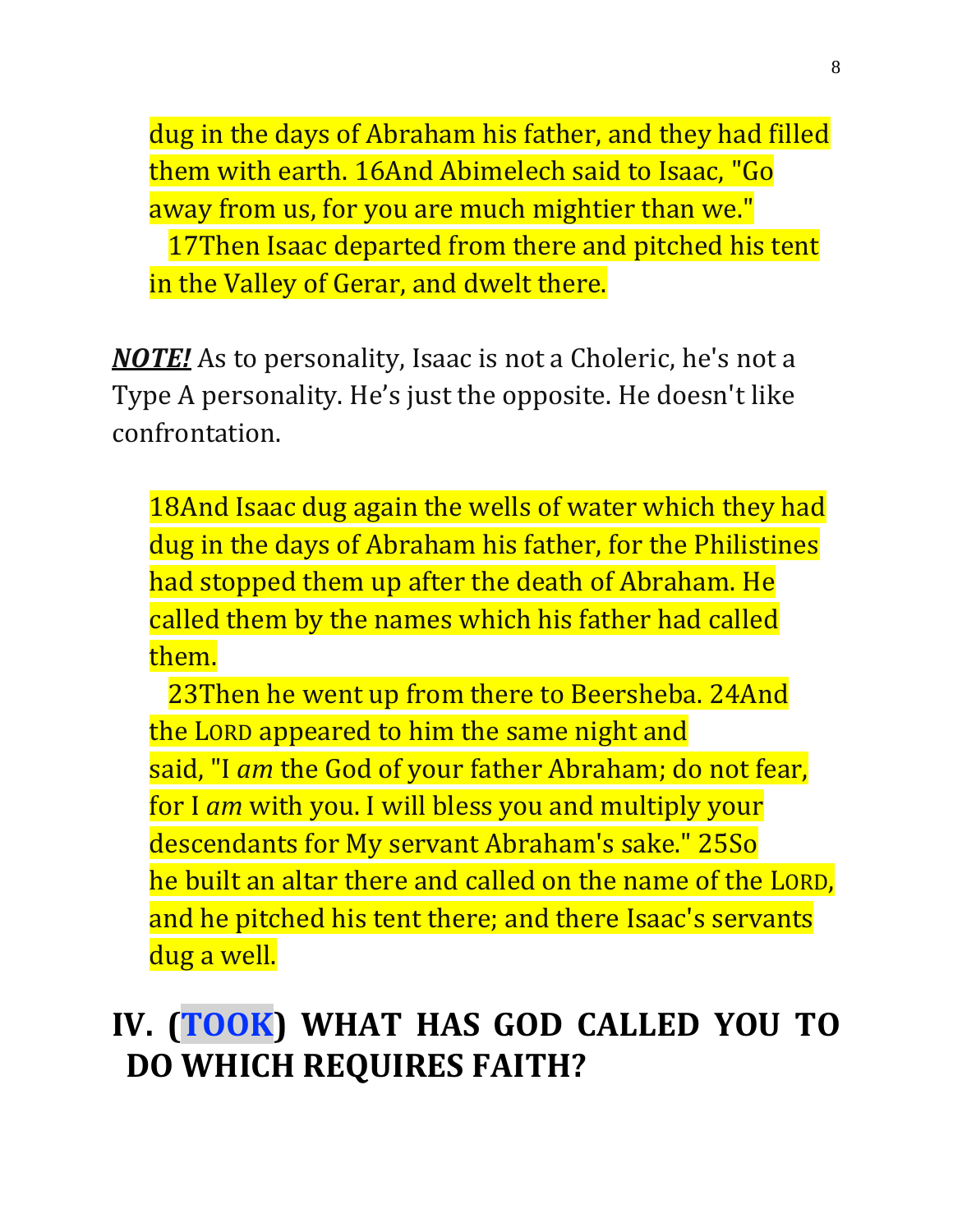### **A. Let's get real.**

Isaac was not an ambitious man. He wouldn't be the guy on the team who wanted the last shot. It wasn't his personality. However, when God spoke to him, he listened and obeyed; even if it was something as seemingly small as not going to Egypt when your entire environment said, "Go! There is nothing here."

Really, what BIG things did Isaac do? He didn't part the Red Sea. He didn't fell the walls of Jericho. He didn't slay a giant. He didn't withhold the rain with a prayer. He simply kept plodding, keeping open the wells his father Abraham had dug. Nothing spectacular.

### **B. Just do what God tells you to do—that's faith.**

What is God telling you to do? Just do it! That's faith. And faith pleases God.

### **V. INVITATION**

### **A. Speaking of faith, to be saved requires faith.**

The Bible says in *Romans 10:9-11*,

If you confess with your mouth Jesus as Lord, and believe in your heart that God has raised Him from the dead, you will be saved. 10For with the heart one believes unto righteousness, and with the mouth confession is made unto salvation. 11For the Scripture says, "Whoever believes on Him will not be put to shame."

#### **B. Faith is an action word; put your faith into action by receiving Christ today.**